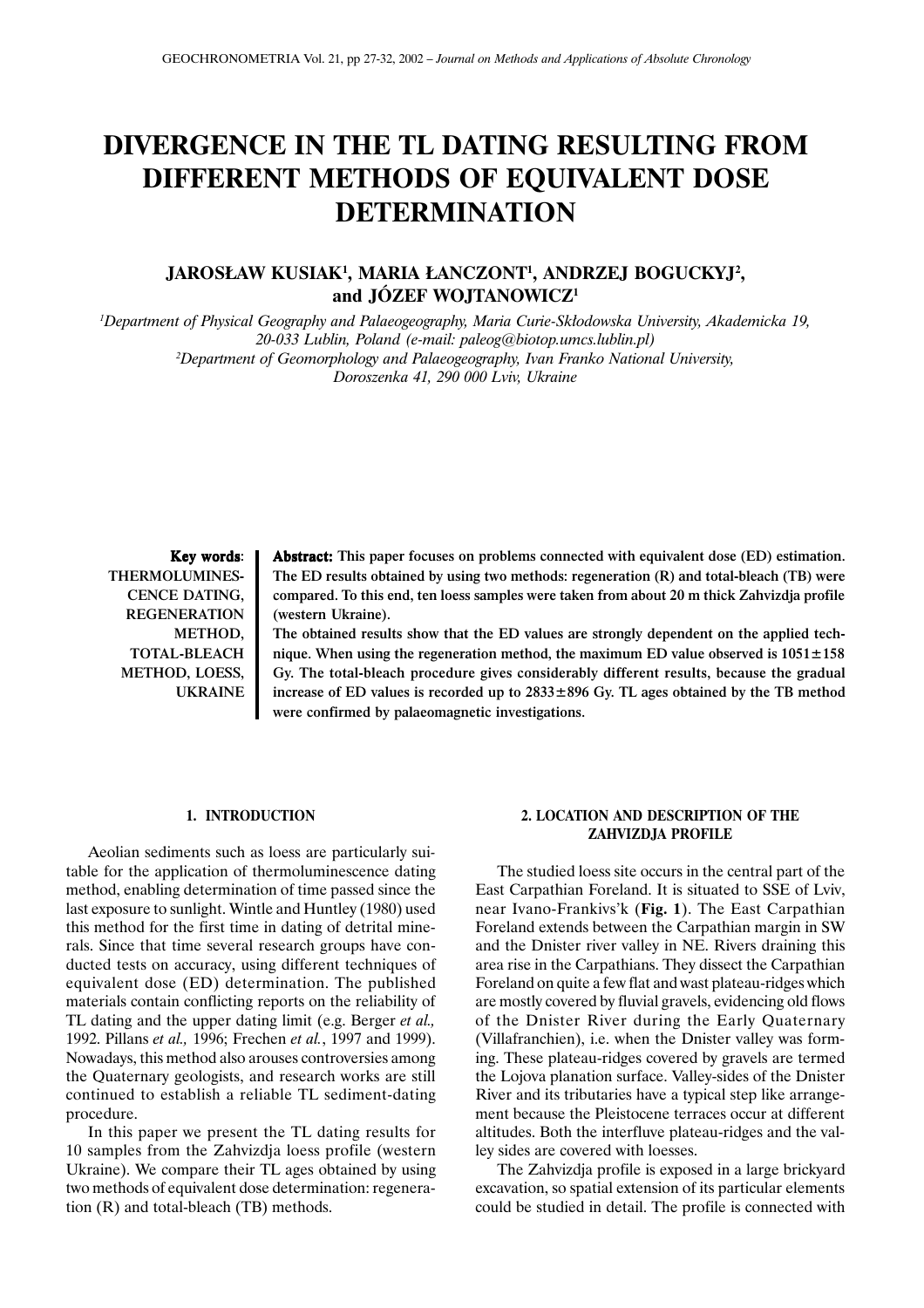a high terrace rising about 80 m above the valley floor of the Bystrycja Solotvyns'ka River. This terrace was formed as a result of dissection of the Lojova planation surface, reaching 360-380 m a.s.l.

The profile is about 22 m thick and it is built mainly of loesses and silty-clayey deposits overlying the marine Krakowiec clays from the Miocene. Three main lithological units can be distinguished in the profile. The upper unit (0-14.5 m) consists of loesses and loess-like deposits; a paleosol occurs just near the ground surface, because of exploitation works. The middle unit (14.5-19.0 m) is siltyclayey, and the lower unit (19.0-20.5 m) is built of fluvial deposits of channel facies (gravels and sands), and flood facies (muds). All these sediments are carbonate-free.

A series of eight paleosols of high stratigraphic rank occurs in the Zahvizdja profile. They represent the Upper Eopleistocene and Mesopleistocene (£anczont *et al.*, in press).

The upper unit is built of several loess layers separated by paleosols of forest type, usually with traces of denudation in their top parts. Stratigraphy of this part of the Zahvizdja profile was preliminarily defined on the basis of paleopedological criterion and geomorphologic situation, and also in relation to the typical loess profiles in the Podillia (Boguckyj, 1987; Boguckyj *et al.*, 1999). The stratigraphy of the discussed unit is rather complex. First two soils from the top of the profile are single ones; they were connected with the Lublinian  $(=$  Rügen) and Mazovian *sensu lato* (= Holstein) Interglacials. In the Ukrainian stratigraphic scheme these paleosols are named the Korshov = Kaydaki and Sokal = Zavadovka soils. A very complicated pedocomplex occurs at a depth of 8 m. It consists of two forest paleosols, the lower of which is better developed and distinguishable by red illuvial horizon; a thin loess layer or a series of fluvial deposits separates these paleosols. This pedocomplex can be correlated with the Ferdynandowian  $($  = Voigtstedt) Interglacial, and it corresponds to the Solotvin = Lubny soil in the Ukraine.

Nature of the middle unit is different. It is almost wholly transformed by soil-forming processes, and consists of four paleosols lying in direct succession; the lowest one is formed on fluvial deposits (flood muds) of the lower unit. Genetic profiles of these paleosols are well developed, and their features indicate that they were formed in wet climate, warmer than the modern one. However, development periods of the successive soils were interrupted by cool stages during which strong cryogenic disturbances affected their A and E horizons. Brunhes/Matuyama paleomagnetic boundary was found within the illuvial horizon of the third paleosol from the top of this pedocomplex (Nawrocki *et al.*, in press).

#### **3. METHODOLOGY**

TL age  $(T_{\text{TL}})$  is obtained from the equation:

$$
T_{TL} = ED/Dr,\t\t(3.1)
$$

where equivalent dose (ED) is the laboratory dose which produces TL corresponding with natural TL in a sample; annual dose (Dr) is the effective dose received in a unit of time.

Two methods were used for evaluation of the equivalent dose (ED): regeneration (R) and total-bleach (TB) techniques. All measurements were carried out on the 45- 63 µm polymineral grain size fraction sieved wet. Possibility of use of similar size fraction was presented by Wintle (1987) who wrote: "the grain size of loess usually has a silt (2-63  $\mu$ m) content of 50-80% and this has resulted in the application of fine grain (4-11 micron) or intermediate (e.g. 50-56 µm) grain size techniques." The obtained aliquots were pre-treated with 10% HCl and  $30\%$  H<sub>2</sub>O<sub>2</sub> to remove carbonates and organic material. Optical bleaching was performed using an UV-lamp



*Fig. 1. Location of the Zahvizdja profile.*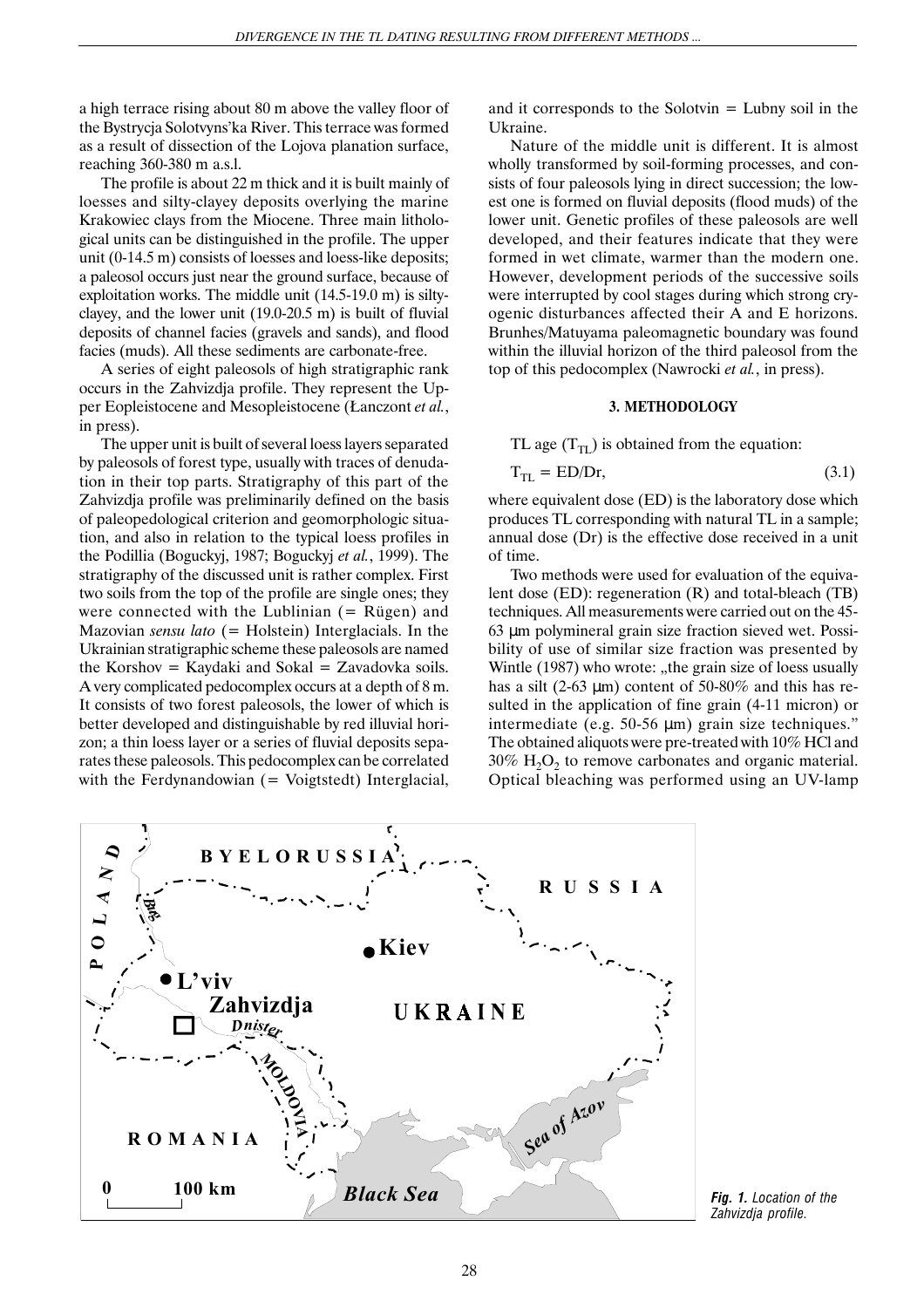(Osram Ultra-Vitalux 300 Watt) for 16h (Frechen *et al.*, 1992). Laboratory irradiations were carried out at the Institute of Nuclear Chemistry and Technology in Warsaw using a  ${}^{60}$ Co gamma source. The samples were irradiated with 9 additional gamma doses from 300 to 5000 Gy. Unstable thermoluminescence introduced into the artificially irradiated samples causes underestimation of the obtained TL ages, so the irradiated samples must be heated before readout of the TL glow curves (Berger *et al.*, 1992). Therefore, all aliquots were preheated at  $160^{\circ}$ C for 3 hours. All samples were left at room temperature for 2 years after irradiation and for at least 3 days after preheating. The TL glow curves were recorded with use of the RA'94 TL reader-analyser with the EMI 9789 QA photomultiplier. Aliquots were glowed out in an argon atmosphere at a heating rate of  $5^{\circ}$ C/sec up to  $400^{\circ}$ C. The optical filter BG-28 (380-500 mm) was used (Berger *et al.*, 1992). Dose response was calculated with the FIT-SIM programme of Grün (1994) which is based on the simplex fitting procedures and analytical error calculation by Brumby (1992). Plateau test was carried out for each sample.

The annual dose (Dr) was calculated from the formula:

$$
Dr = k a d_{\alpha} + d_{\beta} + d_{\gamma} + d_c,
$$
\n(3.2)

where:

 $d_{\alpha}$ ,  $d_{\beta}$ ,  $d_{\gamma}$  and  $d_{c}$  – doses coming from the  $\alpha$ ,  $\beta$ ,  $\gamma$  and cosmic radiation, respectively;  $k = 0.14 - \alpha$ -efficiency factor for grains  $\leq 10 \,\mu m$  in diameter; a = 0.5 – a correction resulting from the fact that the 45-63 µm grain size fraction was used.

The alpha particle efficiency can be measured for fine grain samples using a laboratory alpha source, but the contribution of alpha particles to grains over 10 µm in diameter is more difficult to measure but may be estimated – e.g. computer calculations predict that a 50 mm quartz grain would experience only 50 % of the alpha dose received within the same sediment by a grain of 10 µm or less. The beta and gamma doses would be the same for both grain sizes (Wintle, 1987).

Doses  $d_{\alpha}$ ,  $d_{\beta}$  and  $d_{\gamma}$  were calculated on the basis of concentration measurements of the natural radionuclides:  $^{40}$ K,  $^{226}$ Ra,  $^{228}$ Th, with use of the three-channel  $\gamma$  spectrometer of MAZAR-95 type, assuming equilibrium in the decay series. Radionuclide concentrations (in Bq/kg) were converted to  $\alpha$ ,  $\beta$  and  $\gamma$  dose rates (in Gy/ka) on the basis of data published by Aitken (1983). Cosmic dose rate was determined on the basis of data published by Prescott and Hutton (1988). Corrections for deposit moisture were taken after Berger (1988). Average moisture of samples in the studied profile was  $15±5$  %.

#### **4. DATING RESULTS**

Ten samples were taken from the studied profile for TL dating: seven from the upper unit and three from the middle unit. TL ages were obtained for nine samples; age of a sample from the lowest paleosol was not determined.

The results of TL analysis are presented in **Table 1**. The TL age of the first paleosol from the top of the profile (sample Lub-3680 from a depth of 1.0 m) obtained by the regeneration method  $(R)$  is  $150\pm27$  ka. It suggests the Eemian age of this soil. The TL age obtained by using the total-bleach method (TB) is  $234 \pm 47$  ka, and it indicates that this paleosol was formed in the Lublinian (= Rügen) Interglacial.

The TL age of Lub-3681 sample (from a depth of 6.0 m) obtained by using the R procedure  $(268 \pm 42 \text{ ka})$  indicates that this loess was accumulated during the Odranian  $(=$ Drenthe) Glacial. The TL age obtained by using the TB method is  $532 \pm 101$  ka, therefore the deposition period of this loess can be correlated with the Sanian 2 (= Elsterian 2) Glacial. Next sample, Lub-3682, was taken from a depth of 8.7 m, i.e. from the third paleosol from the top of the profile. The TL age obtained by using the

|  |  | Table 1. Results of TL dating. |  |  |  |
|--|--|--------------------------------|--|--|--|
|--|--|--------------------------------|--|--|--|

| No. Lab. | <b>Depth</b><br>[m] | Annual dose Dr<br>[Gy/ka] | <b>Method</b> | <b>Plateau</b><br>[°C] | <b>Equivalent dose ED</b><br>[Gy] | TL age<br>[ka] |
|----------|---------------------|---------------------------|---------------|------------------------|-----------------------------------|----------------|
| 3680     | 1.00                | $3.660 \pm 0.40$          | R             | 250-310                | $550 + 77$                        | $150 + 27$     |
|          |                     |                           | TB            | 240-380                | $856 \pm 144$                     | $234 \pm 47$   |
| 3681     | 6.00                | $3.448 \pm 0.26$          | R             | 250-300                | $925 \pm 130$                     | $268 \pm 42$   |
|          |                     |                           | TB            | 315-400                | $1831 \pm 327$                    | $532 + 101$    |
| 3682     | 8.70                | $2.554 \pm 0.23$          | R             | 300-400                | $940 \pm 132$                     | $368 + 63$     |
|          |                     |                           | TB            | 295-370                | $1497 + 269$                      | $586 \pm 117$  |
| 3683     | 9.30                | $3.166 \pm 0.41$          | R             | 250-400                | $980 \pm 108$                     | $310 + 53$     |
|          |                     |                           | TB            | 270-400                | $1969 + 479$                      | $622 \pm 174$  |
| 3684     | 10.50               | $2,918 \pm 0,36$          | R             | 290-360                | $1051 \pm 158$                    | $360 + 68$     |
|          |                     |                           | TB            | 290-350                | $1762 \pm 460$                    | $604 \pm 174$  |
| 3675     | 12.70               | $3.356 \pm 0.30$          | R             | 290-340                | $940 \pm 113$                     | $280 \pm 42$   |
|          |                     |                           | TB            | 280-370                | $2478 + 669$                      | 738±207        |
| 3676     | 13.70               | $3.376 \pm 0.24$          | R             | 300-350                | $1050 + 221$                      | $311 \pm 68$   |
|          |                     |                           | TB            | 310-380                | $2833 + 896$                      | $839 \pm 277$  |
| 3677     | 15.30               | $2.917 \pm 0.35$          | R             | 300-360                | $950 \pm 105$                     | $326 + 52$     |
|          |                     |                           | TB            | 295-400                | $2577 \pm 1126$                   | $883 \pm 398$  |
| 3678     | 18.30               | $3.166 \pm 0.38$          | R             | 290-350                | $970 \pm 204$                     | $306 + 73$     |
|          |                     |                           | TB            | 290-400                | 2386±916                          | $754 \pm 301$  |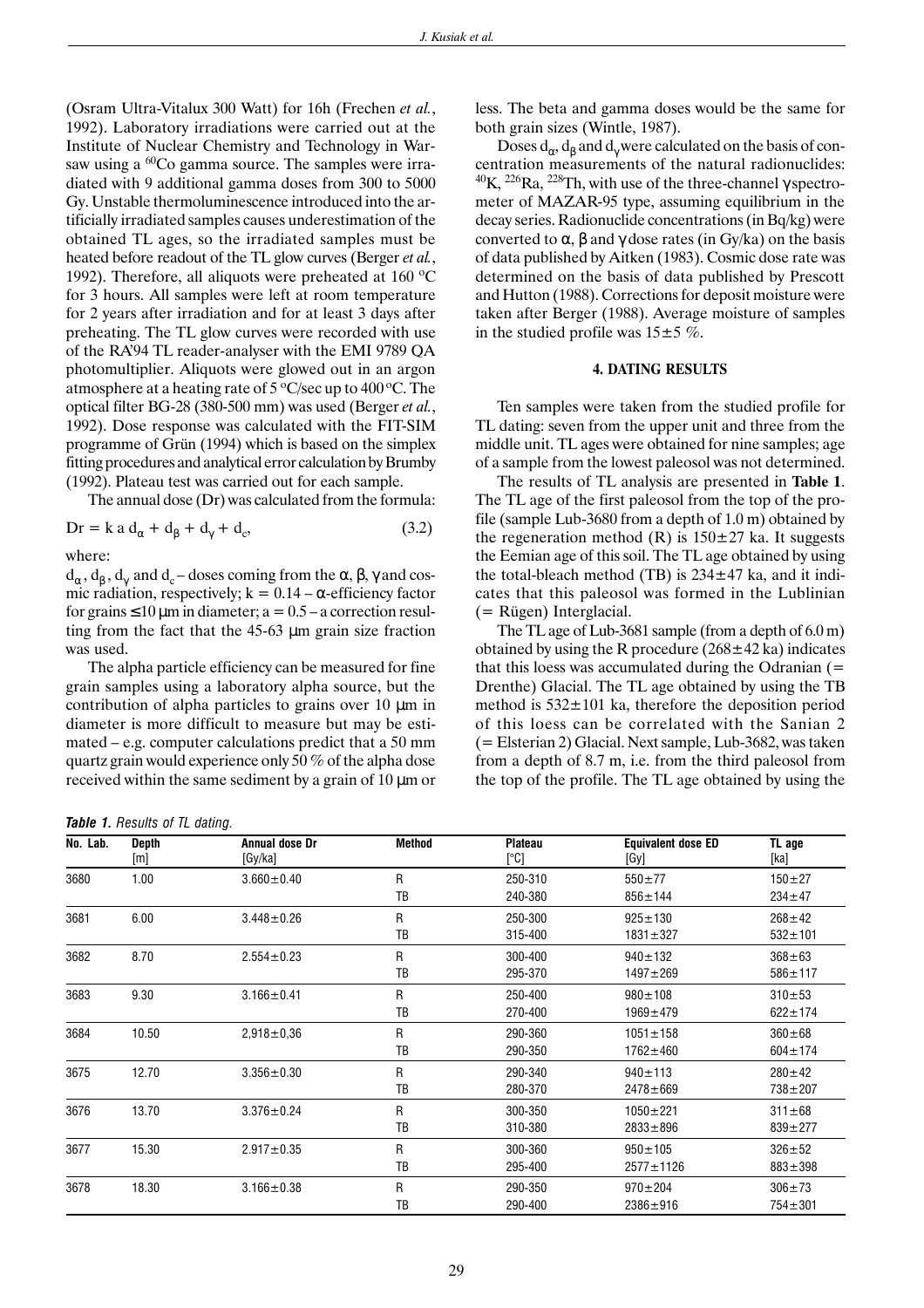regeneration technique is  $368 \pm 63$  ka and corresponds to the Zbójnian (= Domnitz) Interglacial. The TL age obtained by using the total bleach method  $(586 \pm 117 \text{ ka})$ indicates the Ferdynandowian  $($  = Voigtstedt) Interglacial.

Samples Lub-3683 and Lub-3684 were taken from the depths of 9.30 and 10.50 m, i.e. from this part of the profile, which occurs between the third and fourth paleosol from the top. The results of the R method for Lub-3683 sample (310 $\pm$ 53 ka) and for Lub-3684 sample (360 $\pm$ 68 ka) indicate the Zbójnian (= Domnitz) Interglacial. The TL ages of both samples obtained by using the TB method  $(622 \pm 174$  ka and  $604 \pm 174$  ka) can be correlated with the Ferdynandowian (= Voigtstedt) Interglacial.

Samples: Lub-3675 and Lub-3676 were taken from depths of 12.7 and 13.7 m, i.e. from silty loess-like deposit 2.50 m thick. The TL ages for Lub-3675 and Lub-3676 samples obtained by using the regeneration procedure  $(280\pm42 \text{ ka}$  and  $311\pm68 \text{ ka})$  indicate that this deposit was accumulated during the Odranian (= Drenthe) Glacial. The TL age obtained by the total-bleach method for Lub-3675 sample is  $738 \pm 207$  ka, and for Lub-3676 sample –  $839 \pm 277$  ka, so the deposits can be older than the Sanian 1 (= Elsterian 1) Glacial.

Two last samples – Lub-3677 and Lub-3678 – were taken from the pedocomplex occurring at a depth of 14.5- 19.0 m. The results of the R procedures for Lub-3677 sample  $(326 \pm 52 \text{ ka})$  and for Lub-3678 sample  $(306 \pm 73 \text{ ka})$ correspond to the Zbójnian (= Domnitz) Interglacial. The TL age obtained by the TB method for sample Lub-3677 is  $883 \pm 398$ , and for sample Lub-3678 – 754 $\pm 301$  ka, so the deposit can be correlated with warm periods preceding the Sanian  $1$  (= Elsterian 1) Glacial.

#### **5. DISCUSSION**

The presented results of TL analysis show how great are the interpretation problems of the TL datings. Two groups of TL ages were obtained for each sample. Each group can be correlated with different glacial or interglacial. For Lub-3680 sample the TL age obtained by the regeneration procedure of equivalent dose determination corresponds to the Eemian interglacial. For the rest of samples (from Lub-3681 to Lub-3684 and from Lub-3675 to Lub- 3678) all TL ages obtained by using the R technique are related to the period from the Lublinian  $($  = Rügen) Interglacial to the Zbójnian  $($  = Dömnitz $)$ Interglacial. It is very important that despite the occurrence of eight paleosols of high stratigraphic rank, a distinct increase of TL age in the profile is observed only to a depth of 6.0 m (**Fig. 3**). From 6.0 to 18.3 m the R procedure gives chaotic results ranging from  $268 \pm 42$  to  $368\pm63$  ka. Lack of a systematic and distinct TL age increase with depth arouses our great doubts about reliability of the TL datings carried out using the discussed procedure. The results of complex investigations of the profile, and especially of the paleomagnetic analysis, confirm these limitations. Therefore, the TL ages obtained by using the regeneration method are accidental values, which are not in agreement with geological age of deposits studied (**Fig. 2**).



*Fig. 2. Lithology, TL ages and stratigraphy of the deposits in the Zahvizdja profile.*



*Fig. 3. Comparison of obtained TL ages using different TL techniques.*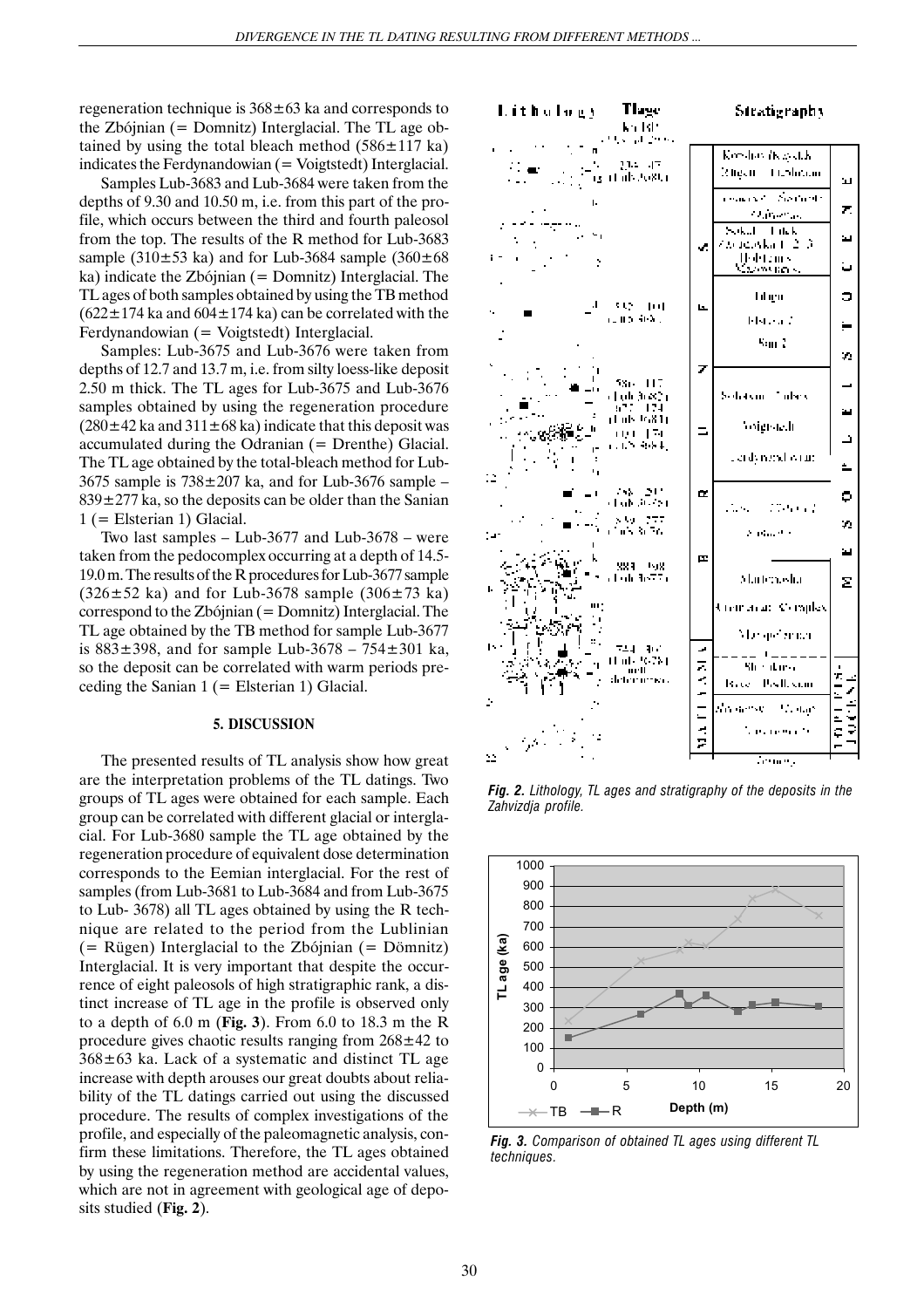In order to explain divergences between the deposit age estimated on the basis of paleomagnetic analyses, and also geomorphological, paleogeographical and paleopedological criteria, and its TL age obtained by the regeneration method we should make a thorough analysis of the equivalent dose determined for the particular samples. The ED values, just as the TL ages, distinctly increase with depth only to a depth of 6.0 m (**Fig. 4**). From 6.0 to 18.3 m the ED values obtained by the R procedure change chaotically from from  $925 \pm 130$  to  $1051 \pm 158$  Gy. It may suggest that the presented ED values correspond to the luminescence saturation level of deposits in the studied profile and demonstrate the apparent saturation age for the applied regeneration method. Age underestimation related to use of the regeneration method was noticed by several authors, among others by Berger *et al.* (1992) who found that the regeneration procedure gave age underestimation for samples older than 80 ka, with maximum TL ages of about 150 ka for samples of 500 to 800 ka age. Frechen *et al.* (1999) discovered that a systematic error in ED determination using the regeneration method resulted from a change in luminescence sensitivity of the material which was exposed to artificial or natural light. The upper limit of the ED value which can be obtained by the regeneration method is estimated at 1000-1200 Gy, so the corresponding TL age is 200-250 ka (Frechen *et al.*, 1997).

When estimating results obtained by the total-bleach method, we have quite different situation to that dealing with the regeneration technique. Lub-3680 sample was taken from the paleosol undoubtedly older than the Eemian Interglacial, as it is evidenced by geomorphological situation and paleopedological criterion. Therefore, the TL age obtained by the TB method  $(234 \pm 47 \text{ ka})$  can be correlated with deposition time of the studied sediment (Boguckyj *et al.*, 2001). The result of the TB for Lub-3681 sample ( $532 \pm 101$  ka) is in a good agreement with its expected geological age corresponding to the Sanian 2 (= Elsterian 2) Glacial. Three samples – Lub-3682  $(586 \pm 117 \text{ ka})$ , Lub-3683  $(622 \pm 174 \text{ ka})$  and Lub- 3684  $(604 \pm 174 \text{ ka})$  – were collected from depths of 8.7, 9.3 and 10.5 m, respectively. They represent the pedocomplex of two forest soils occurring between 8.0 and 10.8 m.



*Fig.4. Comparison of obtained ED results using different TL techniques.*

Lub-3682 sample was taken from the upper paleosol (third from the top of the profile) developed on muds or sandygravelly loams of a fluvial origin. Lub-3683 and Lub-3684 samples were taken from a muddy insert within deposits occurring between the third and fourth paleosol. These fluvial deposits are evidently a foreign component in the loess-paleosol profile. Their spatial extent is limited, and we can consider them as an infill of a small transversal valley, which once has developed on a slope and it probably has filled with material denuded from a plateau-ridge surface. The obtained TL ages are generally in a good agreement with geological estimates for the discussed part of the profile, i.e. they correspond to the Ferdynandowian Interglacial. Lub-3675 and Lub-3676 samples were taken from the lowest layer of the upper lithological unit, i.e. from deposit which can be correlated with the Sanian 1 (= Elsterian 1) Glacial. Lub-3675 sample from a depth of 12.7 m was dated at  $738 \pm 207$  ka, and Lub-3676 sample from a depth of  $13.7$  m – at  $839 \pm 277$  ka. Two next samples were taken from the middle lithological unit, i.e. the pedocomplex of four paleosols occurring between 14.5 and 19.0 m. Lub-3677 sample from a depth of 15.3 m was dated at 883±398 ka. The TL age obtained for Lub-3678 sample from a depth of  $18.3$  m is  $744 \pm 301$  ka. This sample was collected from the third paleosol from the top of this pedocomplex. Brunhes/Matuyama paleomagnetic boundary dated at 783 ka (Nawrocki *et al.*, *in press*) was found within the illuvial horizon of this paleosol. Therefore, the TL age of Lub-3678 sample obtained by the TB procedure is in a very good agreement with the deposit age determined by the paleomagnetic method. It indicates that the TL ages of three samples (from Lub-3675 to Lub-3677) are overestimated. It is possible to explain these discordances by two reasons: (1) too weak bleaching of mineral material resulting from short transport before sedimentation; (2) too low doses used for irradiation of samples. First reason may be connected with the fact that the studied loess sediments can contain an admixture of material coming from the underlying soils of the middle unit; the first paleosol from the top of this unit is strongly (in places even completely) denuded. Deflated or washed soil material was probably incorporated into the discussed part of the loess cover. Second reason may be connected with ED values for Lub-3675, Lub-3676 and Lub-3677 samples which are the highest in the whole profile and exceed 2500 Gy. Extremely low thermoluminescence intensity in these samples, and too low additional doses (up to 5000 Gy) caused relatively large errors in the ED determination.

#### **6. CONCLUSIONS**

The reports on the range and reliability of the thermoluminescence dating method of the Quaternary deposits are conflicting. Some authors think that the reliable and reproducible TL ages can be obtained only for the last 100 ka (e.g. Frechen *et al.*, 1997). Others are of opinion that TL dating may give accurate ages in the range from 100 to 800 ka (e.g. Berger *et al.*, 1992). These controversies induced us to make a series of TL datings with use